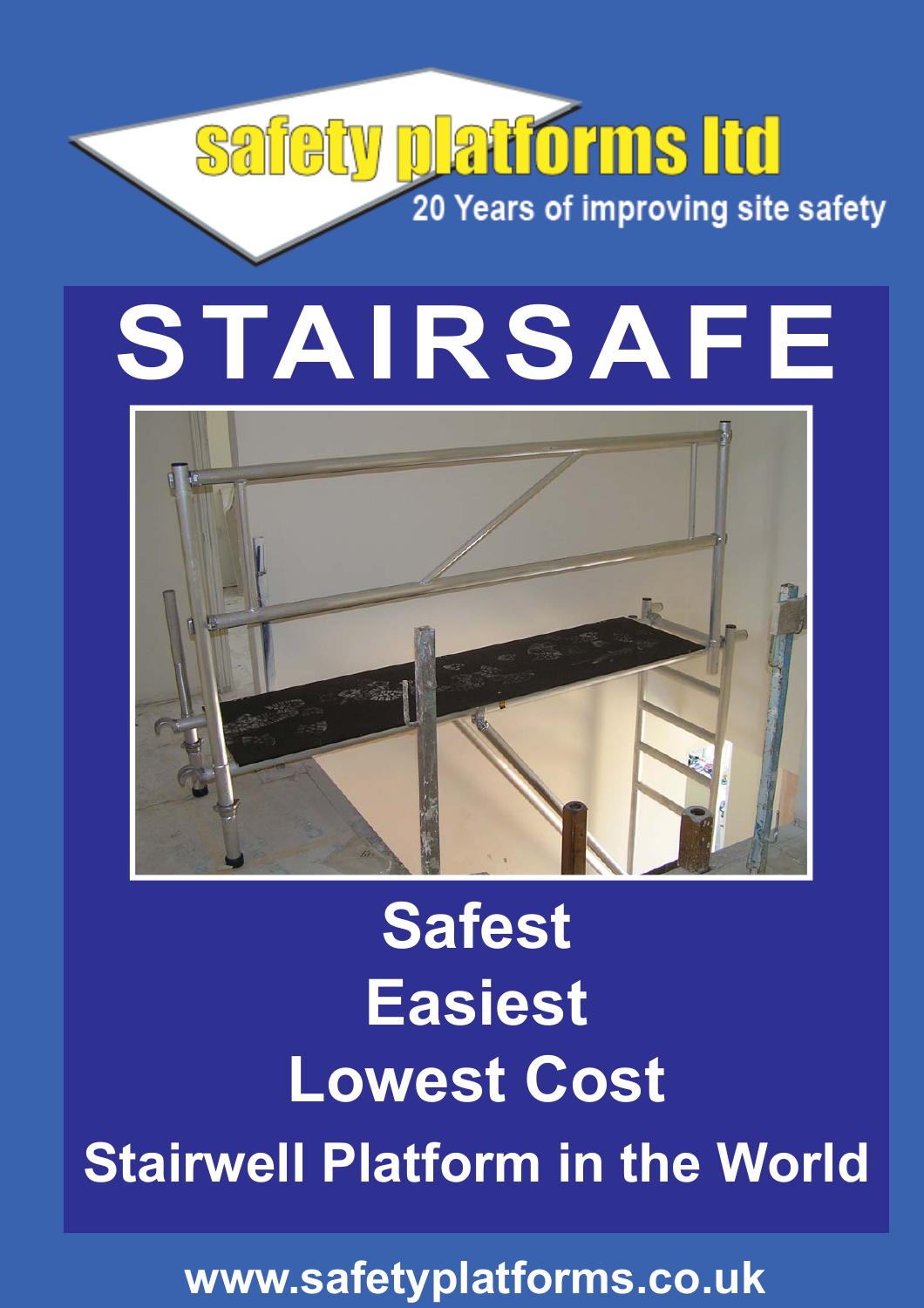#### **Stairsafe - For Your Peace of Mind**



**Stairsafe on kitewinder**

**Stairsafe was launched in 2003 and has since sold over 10,000 platforms and is now the most popular stairwell platform in the UK**



#### **Stairsafe on straight flight**

Stairsafe is the LOWEST PRICED stairwell platform in the UK

Stairsafe is the SAFEST stairwell platform due to its ease of use and optional guardrail for larger stairwells.

Stairsafe comprises of just two main lightweight aluminium components.

Assembled by just one person in less than two minutes.

Stairsafe works on both straight flights and kitewinder stairs.

Full length hinged platform maintains stair access even when Stairsafe is in place.

**Stairsafe is around half the price of other options!**

Stairsafe standard system is less than half of the cost of other systems on the market!

**Yes – Less than half the price of other systems!!**

#### **Stair access maintained**



**1 in 5 sites fail HSE inspections due to lack of stairwell edge protection and safe working platforms!**

**Stairsafe when used in conjunction with suitable edge protection addresses all stairwell safety issues**



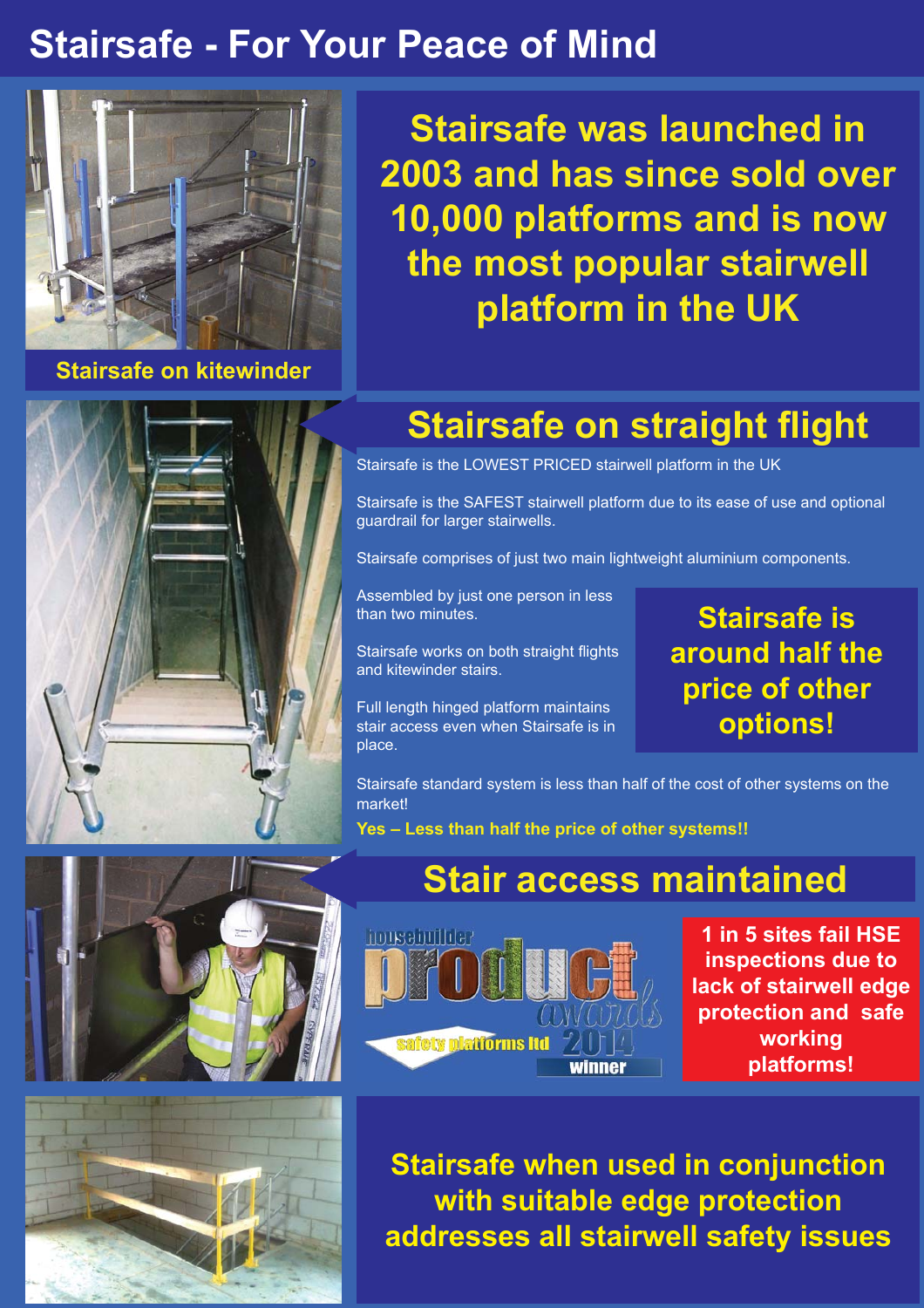#### **Stairsafe - For Your Peace of Mind**



Fast installation and removal means there is no need to buy multiple sets, one or two sets will generally service a whole site.

Platform can be set to correct working height for ceiling above – no need to place hopups on platform to reach the ceiling.

There is no need for fixings into the floor or wall. Stairsafe leaves the working face clear of obstructions.

No small items to lose or small threaded components to damage or rust.

No expensive maintenance or annual inspection requirements.

Lightweight aluminium construction – Easy to handle.

Lightweight aluminium construction – no rusting even if stored outside.

Due to fast installation and removal there is no need to install and leave in place – meaning normal stair access is maintained and access is easier for loading materials to upper floors.





**Height adjustable legs Cuardrail posts fitted Cubic optional braces fitted** 







**Stepped leg arrangement The Platform in position The Legs fitted to level platform** 





Stairsafe is the ideal width for stairwells, being 600mm wide it allows the correct amount of working space down the side of the platform for boarding, taping, plastering and decorating without there being a risk of falls.

Wider or larger stairwells where there would be an excessive gap down the side of the platform are made safe by the simple click in guardrail which attaches to the side of the platform.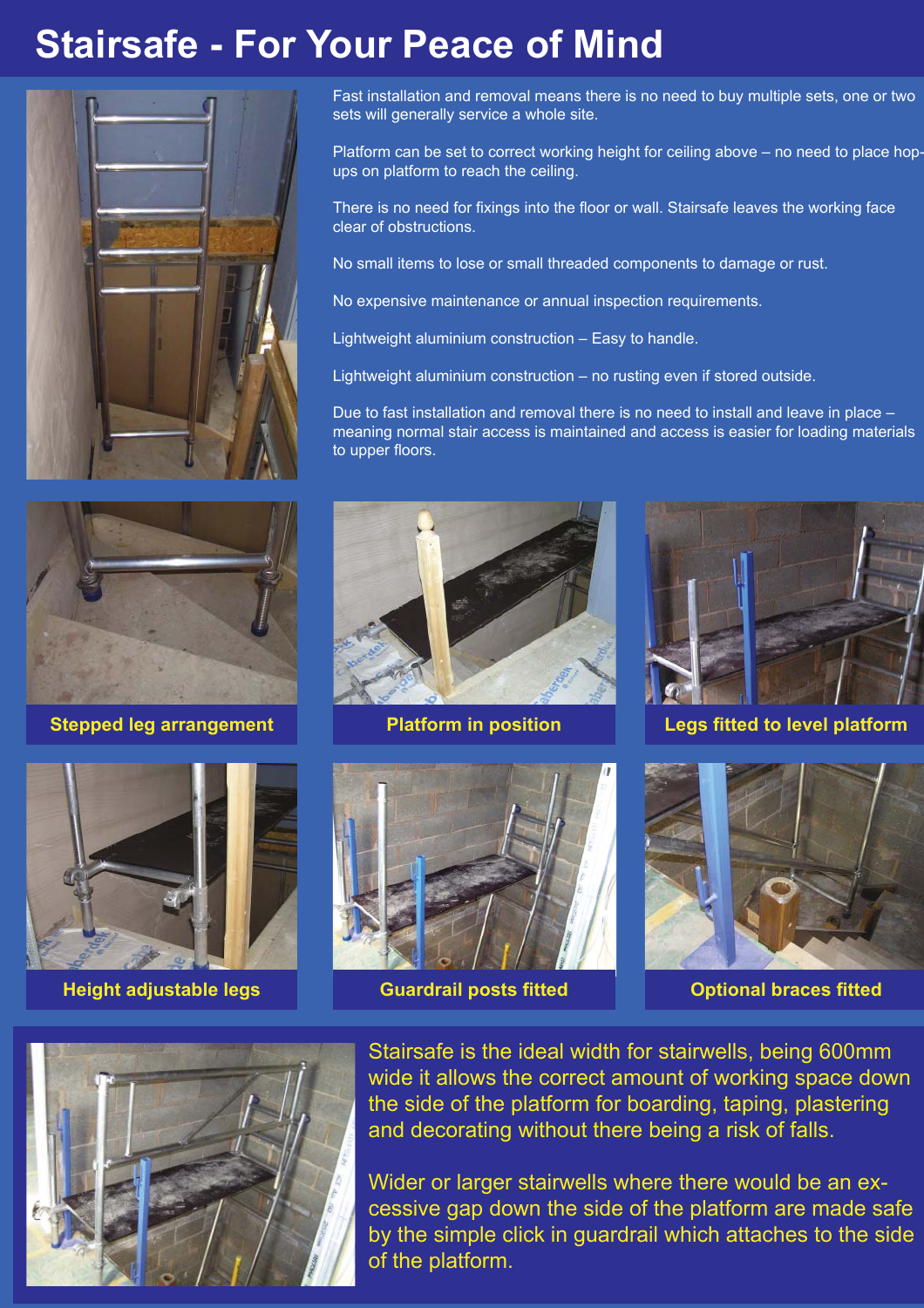#### **Stairsafe - For Your Peace of Mind**



#### **Stairsafe Assembly Guide**



#### **Stairsafe is around half the price of other options!**

## **Stairsafe Training**

Due to the very simple assembly procedure there are no onerous training requirements. Users can be trained in a matter of a few minutes via a simple toolbox type talk or by viewing our online training video.

NO expensive training required, due to its very simple design training can be in the form of a simple toolbox talk.

This means no expensive training, no having to pay operatives for training and travel and disrupting work on site, potentially saving hundreds of pounds and loads of hassle!

**Training support and training packs are available from Safety Platforms Ltd.**

**Safety Platforms Ltd, Tel. 01924 420820**

**Email: info@safetyplatforms.co.uk Web: www.safetyplatforms.co.uk**

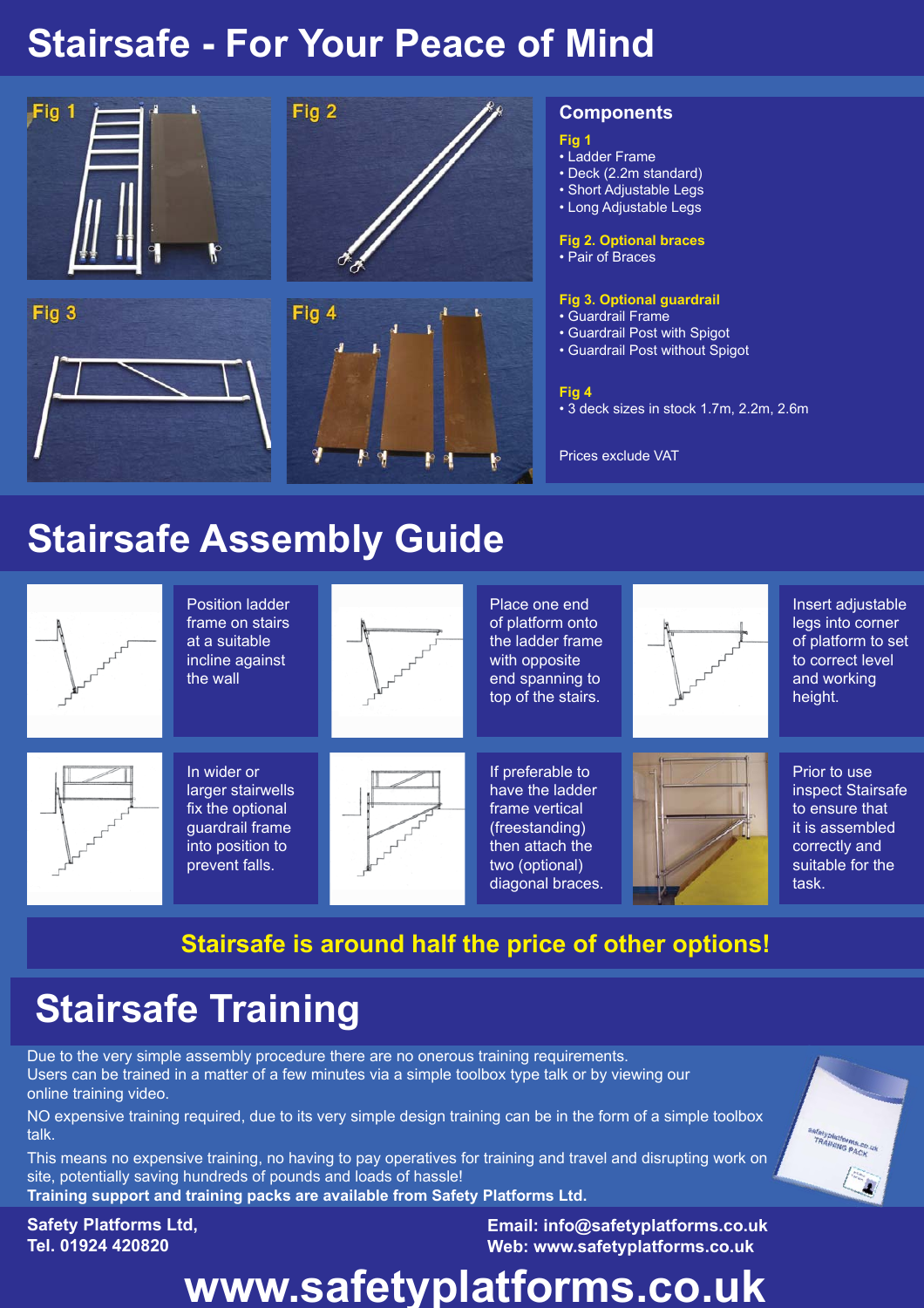

## **Prevent falls in kitewinder stairs with new Stairsafe Kitewinder System**

In response to demand by the house building industry to provide a safe working platform within difficult kite winder stairwells – Safety Platforms have developed a bespoke kite winder platform.

> The new items work with the standard Stairsafe System which is already the SAFEST, EASY TO USE and MOST POPULAR stairwell platform in the UK.

> > Stairsafe now provides a total safety solution to provide safe stairwell access to the UK housebuilding industry.



Stairsafe frame supports kitewinder platform at lower end of stairs

Section through stairwell showing frames and platform